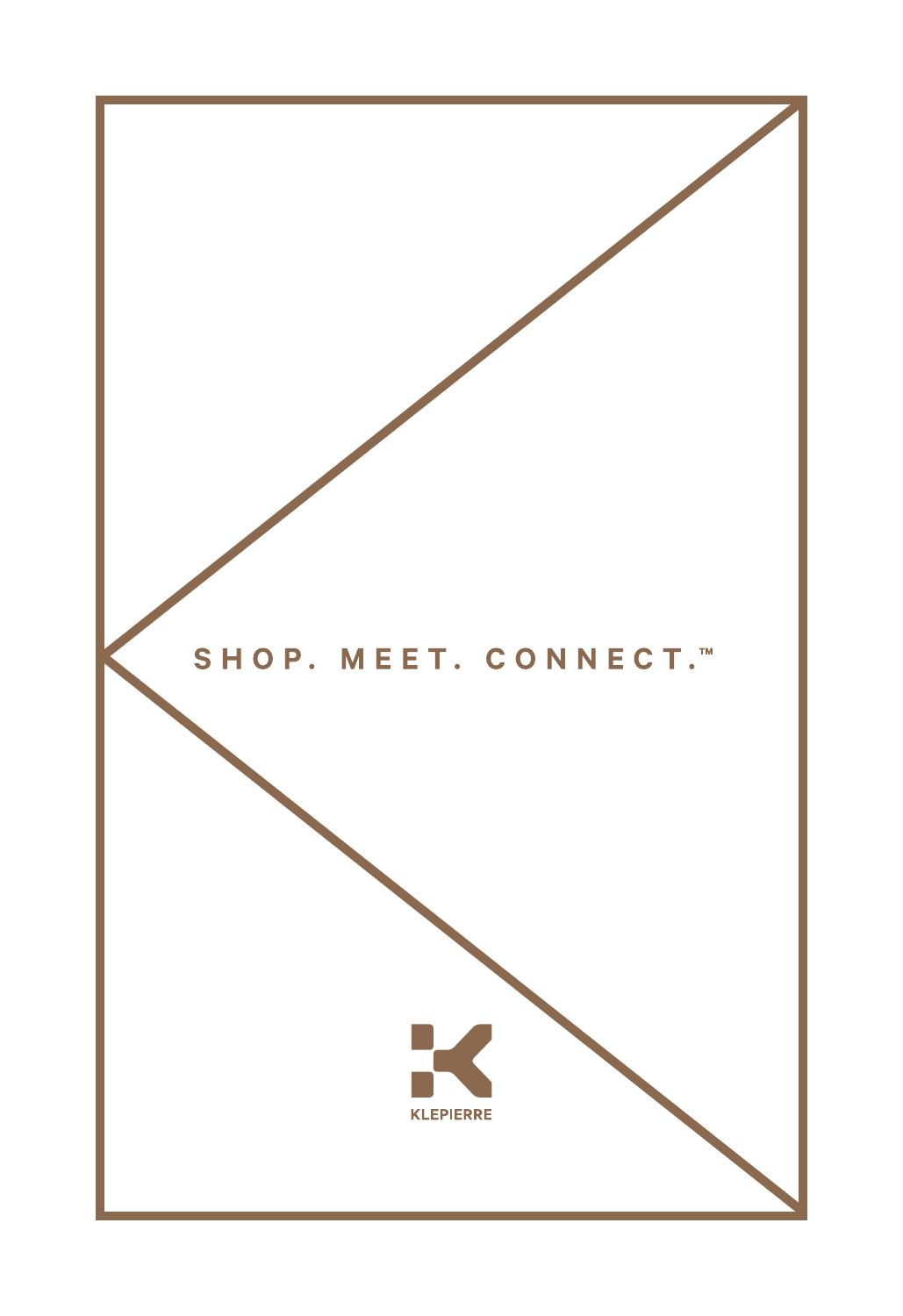**J E A N - M A R C J E S T I N , C H A I R M A N O F T H E EXECUTIVE BOARD**

## **F R O M T H E CHAIRMAN**

Our business, the business of shopping centers, connects directly with humans and their lifestyles. Success in this business is not the result of a simple solution or a miracle recipe. Rather, it arises from a combination of skills and expertise. First, it is important to have a thorough understanding of the issues surrounding consumption, technological evolution, and the new dynamics of mobility and demography. It also requires following a clear strategy in terms of asset acquisition in order to build a coherent portfolio of shopping centers that are located in the heart of major urban centers and able to generate strong appeal in Europe which, like the rest of the world, is in the process of metropolizing.

It is also about being able to reinvent our centers and re-enchant visitors every day by creating new steps in their experience before, during, and after shopping. This is because shopping centers are no longer just retail facilities dedicated to the act of purchasing goods and services; they are places where people live and meet, open spaces where all communities, physical and digital, converge. Exercising great financial discipline, by carefully choosing the investments that will ensure the growth and sustainability of our assets, is equally essential.

Lastly, in a society that is fully aware of its responsibilities, we must contribute to more harmonious and sustainable development for the women and men involved in our centers, as well as for the regions that welcome us and for the planet. We have made ambitious commitments that are a good fit with our business model because they create longterm value for all of our stakeholders.

To embody our vision, we have chosen a new brand signature: Shop.Meet.Connect.™ Three words that underscore the consistency of the actions we have taken since 2012 to create a portfolio of retail assets that has become a reference in Europe. Three verbs in constant interaction that summarize the way we design our centers, which welcome more than one billion visitors a year. These are the three dimensions that define a new space to conquer day after day: that of the shopping center of tomorrow, bearer of a multitude of experiences and emotions and ever more open to the city and its actors.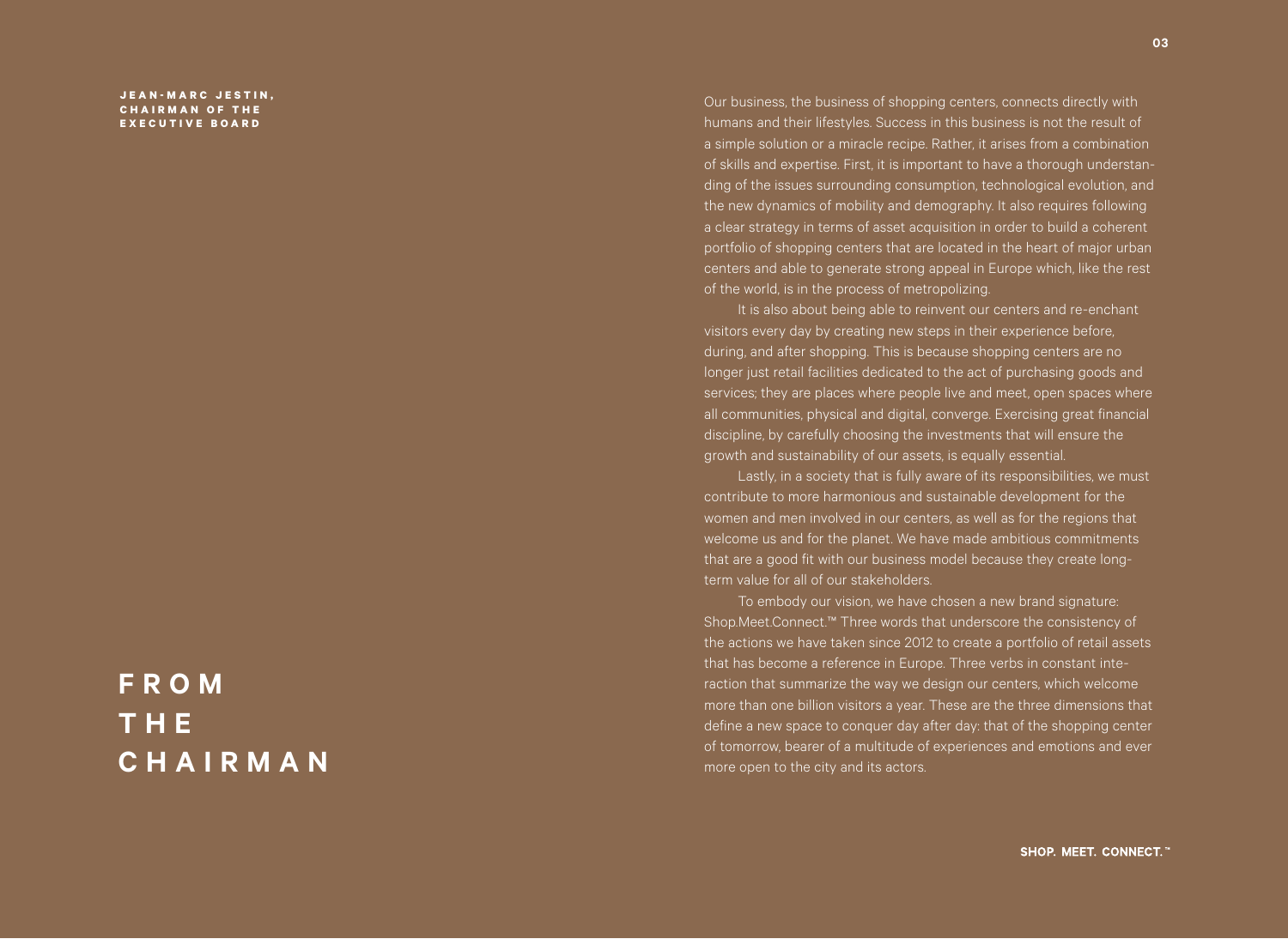Thanks to the success of our strategy of refocusing on our assets located in high-growth cities, we are now more than ever a major retail player in Europe. Faced with the challenges of the digital revolution and the transformation of retail, we have embarked on the process of redefining our brand platform. This in-depth reflection on the foundations of our identity as a pan-European group and on our role in society helped us to crystallize our vision of retail around a new signature: Shop.Meet.Connect.™

**SHOP.** Because our primary mission is to showcase the commercial offering of our retailers. Our strength lies in our ability to rethink the brand mix with agility, taking the environment of the centers into account in order to provide an ever more relevant offer. We then put all our expertise to work to support the brands in their transformation, whatever their size, their concepts or their ambitions.

**MEET.** This reflects our belief that shopping centers are bound to play a growing role in forging social bonds. Our centers are places of living, meeting, discovery and experience for all the communities they bring together. By developing food and beverage offer, by paying attention to customer experience, and by organizing amazing events, we reinvent the shopping experience, enhancing it with a dose of pleasure and emotion.

**CONNECT.** The connection is firstly physical. Our centers are in direct contact with their surrounding regions. Connected to transportation, connected to the city and its economic activities, connected to the area's residents. And, of course, connected digitally beyond the walls of the center to our consumers, our stores, and all the employees who support them. To ensure our centers offer a unique experience that combines the physical and the digital.

This signature is, in three words, the way we see our business and the prism through which we will contribute to its evolution.

## **A N E W B R A N D PLATFORM**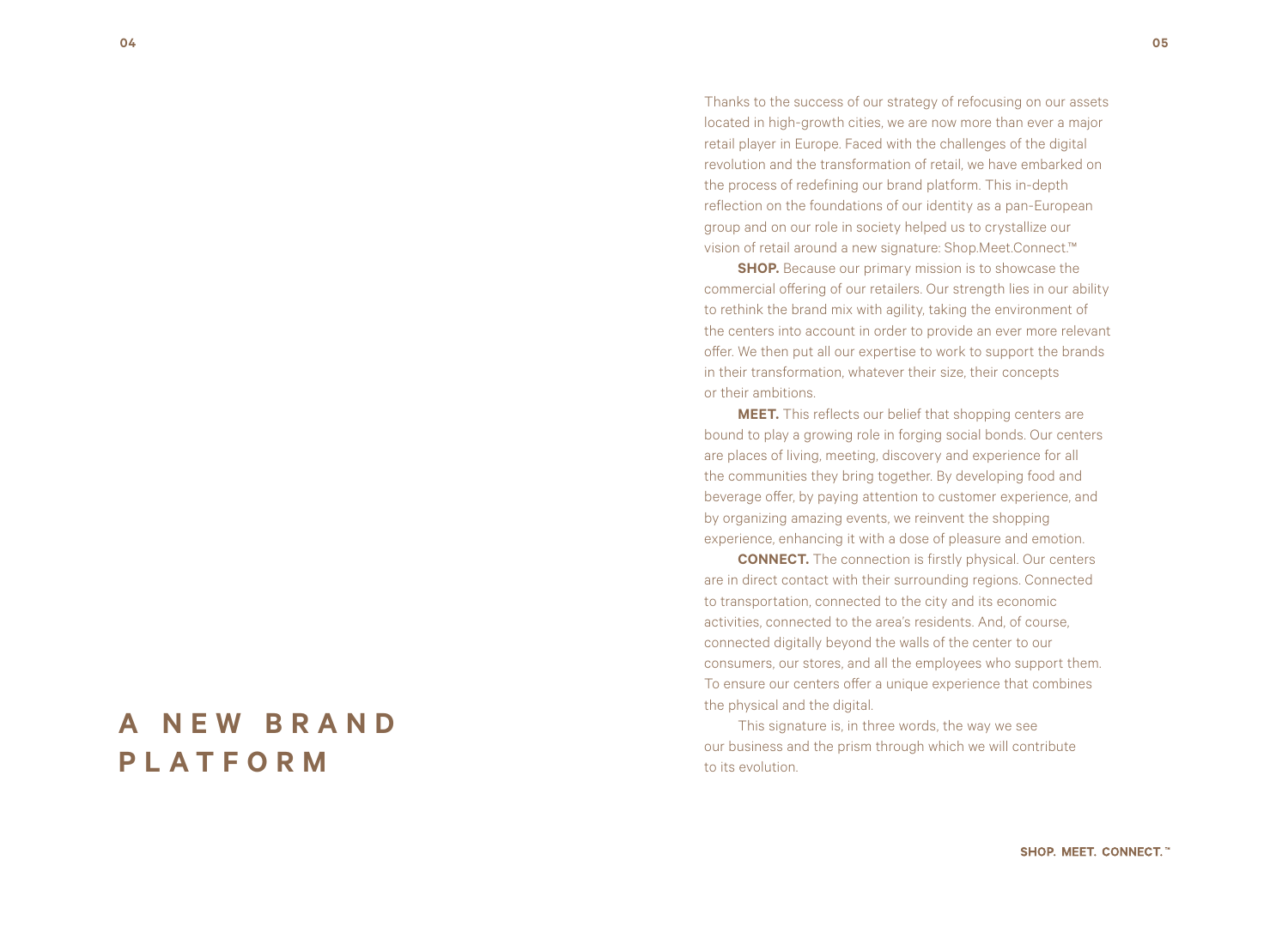**" S H O P P I N G C E N T E R S A R E P L A C E S W H E R E P E O P L E L I V E A N D M E E T , O P E N S P A C E S W H E R E**  A L L COMMUNITIES. **PHYSICAL AND D I G I T A L , CONVERGE. "**

**JEAN-MARC JESTIN, CHAIRMAN OF THE EXECUTIVE BOARD**

With this new signature, we are strongly reaffirming our strategy, structured around four operational pillars:

Retail First, our approach to supporting retailers in their activity. Listening to their needs, we anticipate their expectations and reflect with them on the best way to promote their brands and innovate in our centers. By rightsizing our stores; by enhancing store windows; by diversifying and modernizing the retail mix.

Let's Play®, our promise to re-enchant the shopping center by making it a place where a sense of play and surprise invest the customer experience, where the purely utilitarian logic of shopping is redesigned to the benefit of the experiential. Where animations in all their forms, physical and digital, extend the stay of visitors and constantly inspire them to want to come back.

Clubstore®, our commitment to reinvesting the shopping center as a place where people live and meet. By offering our customers a smooth and pleasant experience. Rolling out the hospitality at every step. By ensuring that every detail of the architecture and design of our centers also enhances the customer experience.

Act for Good™, our commitment to ensuring that all of our actions are consistent with a responsible and long-term vision. By further raising our ambitions in ways that contribute to the wellbeing of the women and men who work in or for our centers. By creating value in our regions and reducing our environmental footprint. By responding to and supporting major societal trends: demands for smart and citizen-friendly urban development, interest in rational consumption, promotion of a collaborative economy, but also the desire for a better balance between work and private life.

This CSR policy lies at the heart of our business model. Because we are convinced that it contributes to the creation of long-term value and federates all our stakeholders — employees, customers, retailers, service providers, economic actors and local decisionmakers — around a common adventure that starts with three words: Shop. Meet. Connect.™